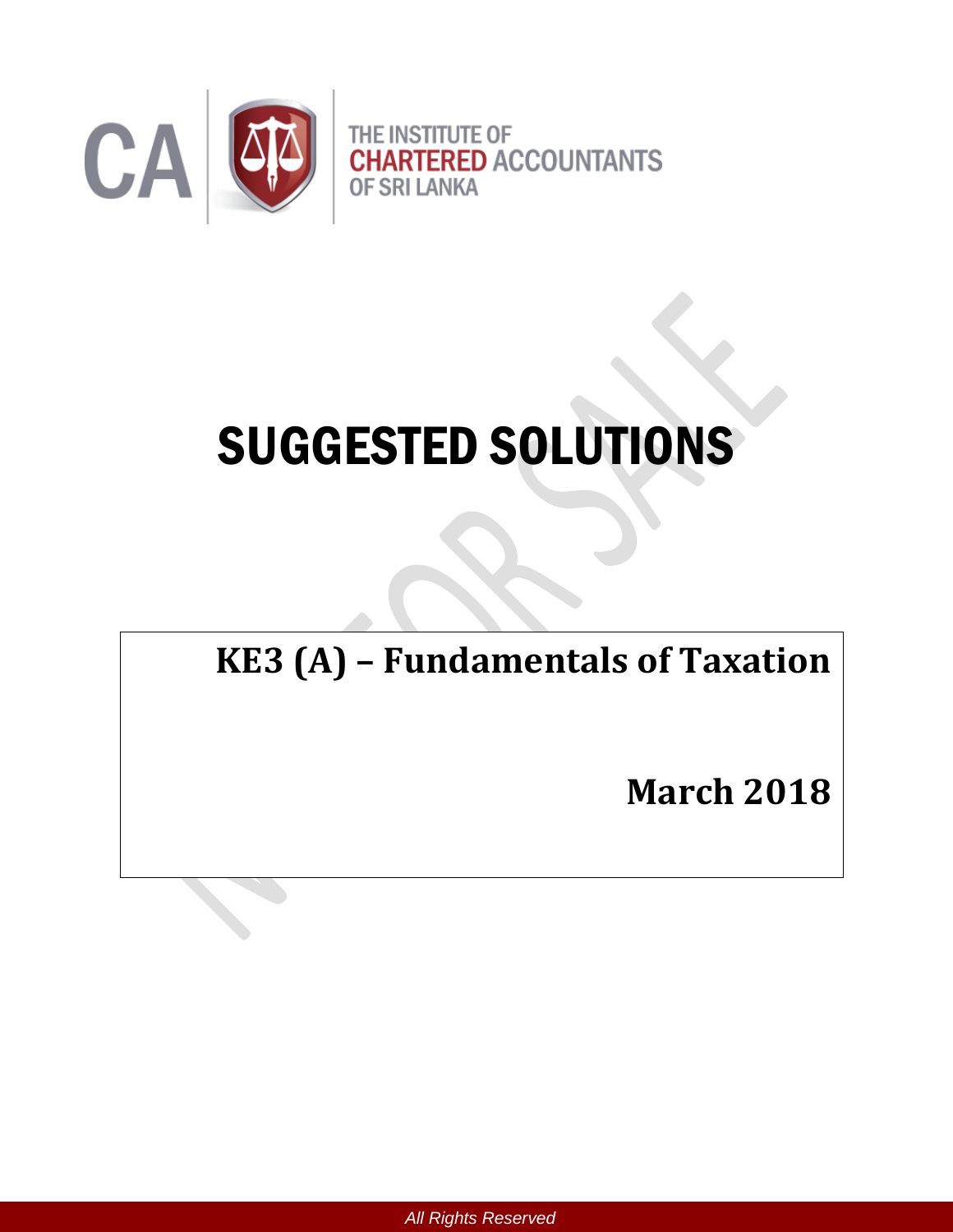#### **SECTION 01**

#### **Answer 01**

1. (a)

#### 1.1.

#### Relevant Learning Outcome/s: 3.1.2

Explain specific adjustments applicable to the computation of statutory income of a company, from rent, interest, dividend and profit from trade or business (other than adjustments applicable to intercompany transactions)

Study Text reference : Page 90

**Correct Answer : B**

#### 1.2.

#### Relevant Learning Outcome/s: 4.1.2

State circumstances for issue of assessments and the statutory provisions for rejection of return by the assessor.

Study Text reference : Page 108

**Correct Answer : C**

## 1.3.

#### Relevant Learning Outcome/s: 4.5.1

Explain characteristics of withholding tax schemes (WHT on director fees, interest, dividends, sale of gems at auctions, lottery and other prizes) and tax credits where applicable.

Study Text reference : Page 115

**Correct Answer : C**

#### 1.4.

| Relevant Learning Outcome/s: 3.1.5                       |
|----------------------------------------------------------|
| Explain the tax liability of a company on distributions. |
| Study Text reference : Page 51                           |
| <b>Correct Answer: C</b>                                 |

1.5.

Relevant Learning Outcome/s: 5.2.2 List a few excepted articles and services. Study Text reference : Page 138 **Correct Answer : B**

**(2 x 5 = Total 10 marks)**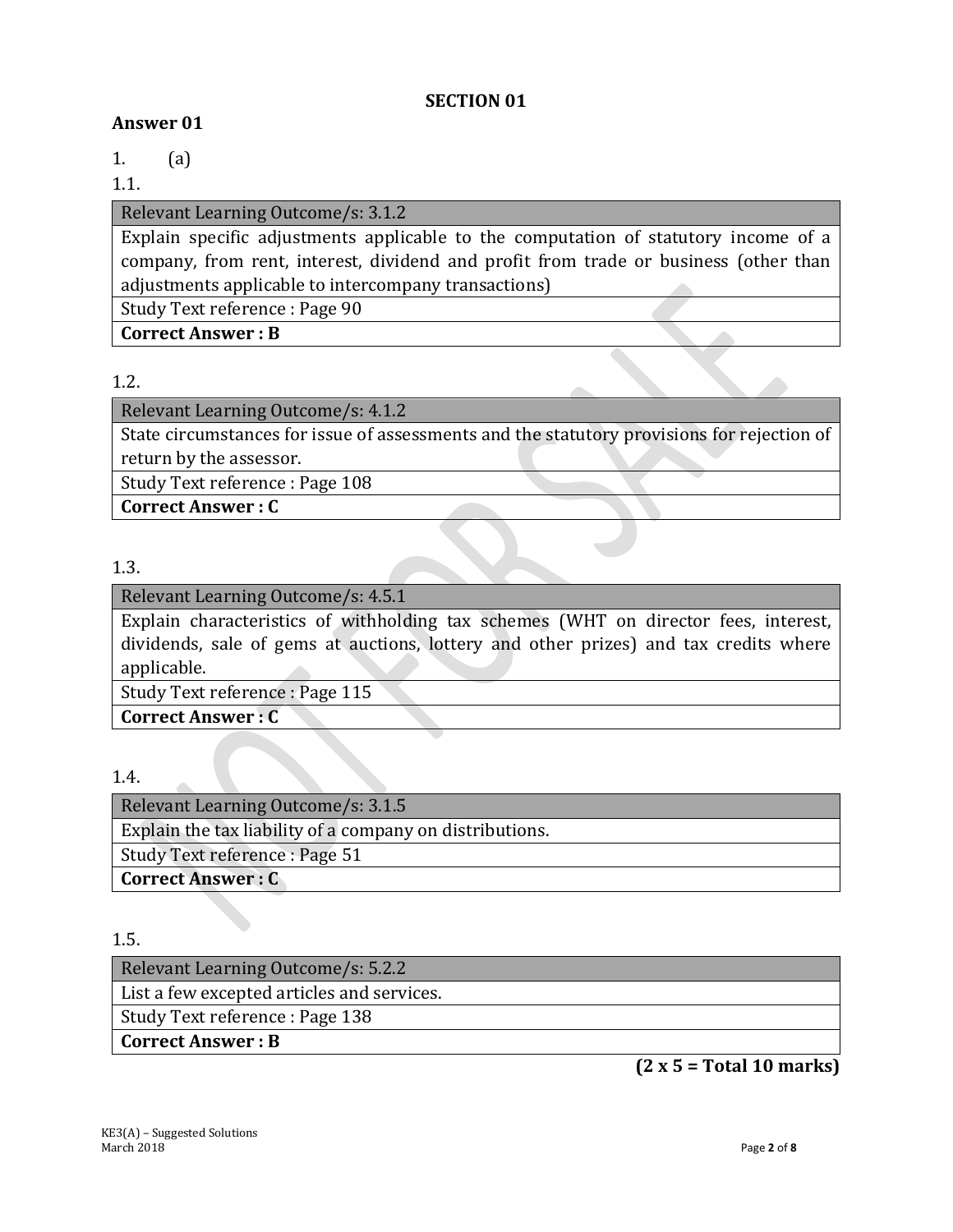1. (b)

1.6.

#### Relevant Learning Outcome/s: 1.1.2

State the principles of taxation and the difference between direct taxes and indirect taxes.

Study Text reference : Page 08

- Direct taxes should be paid by taxpayers directly to the government whilst indirect taxes are collected by a person other than the person on whom the tax is imposed.
- The Tax burden cannot be shifted if it is a direct tax whilst the tax burden can be shifted to the final consumer if it is an indirect tax.
- Collection cost of direct taxes are high unless there is voluntary compliance whilst collection cost of indirect taxes are low.
- Generally, direct taxes are progressive whilst indirect taxes have regressive impact.

#### 1.7.

| Relevant Learning Outcome/s: 2.3.1                                                   |                                                                                |               |  |
|--------------------------------------------------------------------------------------|--------------------------------------------------------------------------------|---------------|--|
| Compute the total statutory income, assessable income and taxable income taking into |                                                                                |               |  |
|                                                                                      | consideration relevant statutory deductions and aggregation of child's income. |               |  |
|                                                                                      | Study Text reference : Page 62/63                                              |               |  |
|                                                                                      | <b>Statutory income from Rent</b>                                              | $= 2,000,000$ |  |
|                                                                                      | Add: Child's income                                                            | $= 595,000$   |  |
|                                                                                      | Total aggregated statutory income = $2,595,000$                                |               |  |
|                                                                                      | Less: Interest                                                                 | $= (124,000)$ |  |
|                                                                                      | Assessable income                                                              | $= 2,471,000$ |  |
|                                                                                      | Less:                                                                          |               |  |
|                                                                                      | Personal allowance                                                             | $= (500,000)$ |  |
|                                                                                      | Taxable income                                                                 | $= 1.971.000$ |  |
|                                                                                      |                                                                                |               |  |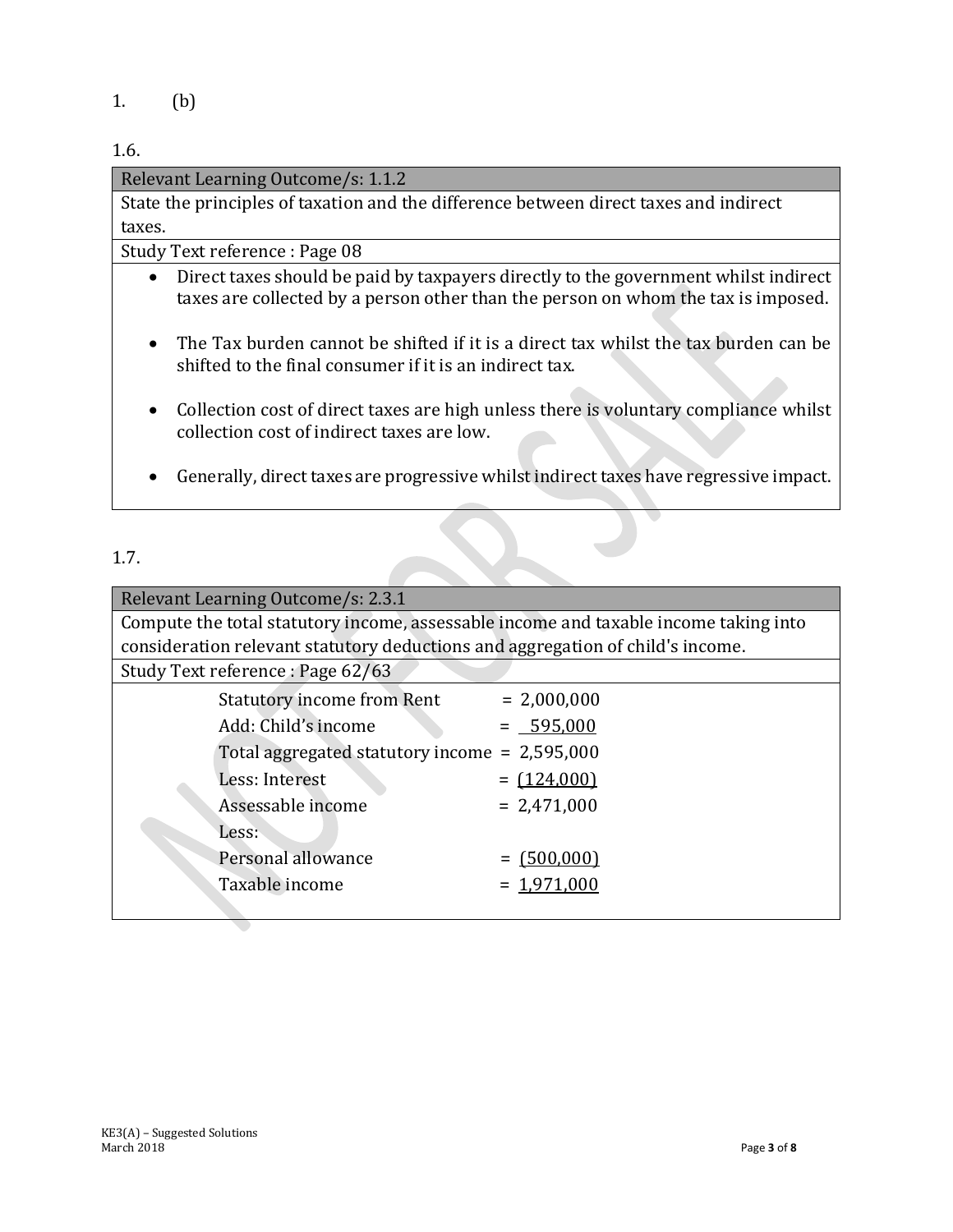#### 1.8.

| Relevant Learning Outcome/s: 5.1.2                                         |  |           |  |  |
|----------------------------------------------------------------------------|--|-----------|--|--|
| Compute the tax payable for a given straightforward, non-complex scenario. |  |           |  |  |
| Study Text reference : Page 126                                            |  |           |  |  |
| Total supply                                                               |  | 4,200,000 |  |  |
| Less: Exempt supply                                                        |  | (500,000) |  |  |
| Liable supply                                                              |  | 3,700,000 |  |  |
|                                                                            |  |           |  |  |
| Output VAT                                                                 |  |           |  |  |
| 3,700,000 @ 15%                                                            |  | 555,000   |  |  |
| Less: Input VAT                                                            |  | (320,000) |  |  |
| VAT payable                                                                |  | 235,000   |  |  |
|                                                                            |  |           |  |  |

# 1.9.

| Relevant Learning Outcome/s: 4.2.1.                                                        |
|--------------------------------------------------------------------------------------------|
| State circumstances for issue of assessments and the statutory provisions for rejection of |
| the return by the assessor.                                                                |
| Study Text reference : Page 108                                                            |
| Not paid tax due for any year of assessment                                                |

Paid less tax than the amount due

# 1.10.

|                             | Relevant Learning Outcome/s: 5.2.4.                                     |
|-----------------------------|-------------------------------------------------------------------------|
|                             | Explain the due dates for payment and submission of returns.            |
|                             | Study Text reference : Page 140                                         |
| (i)                         | On or before 20 <sup>th</sup> of February, 2017                         |
|                             | On or before 20th of March, 2017                                        |
|                             | On or before $20th$ of April, 2017                                      |
|                             |                                                                         |
| $\left( \mathrm{ii}\right)$ | Return should be furnished on or before 20 <sup>th</sup> of April, 2017 |
|                             |                                                                         |
|                             |                                                                         |

# **(2 x 5 = Total: 10 marks)**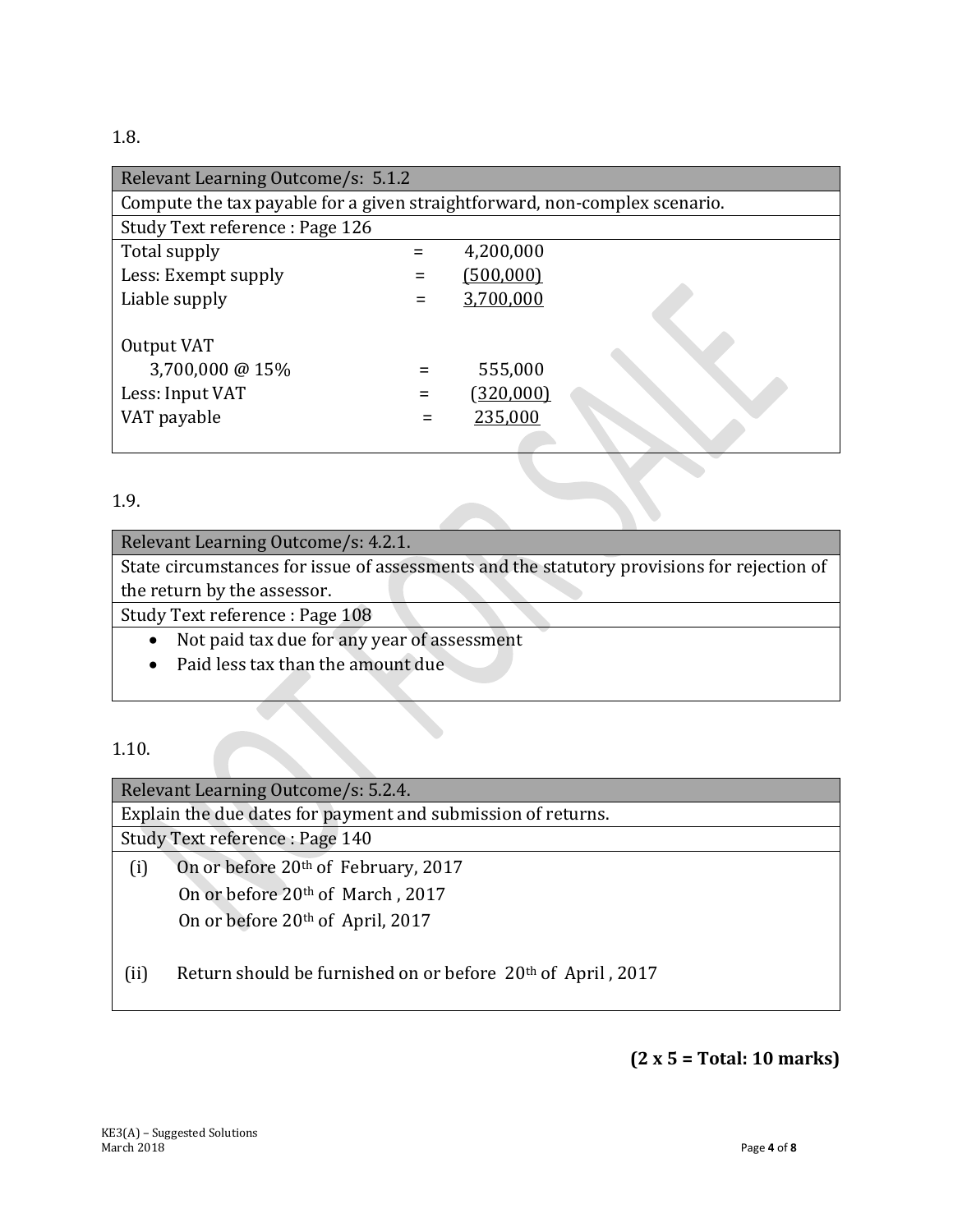# **SECTION 2**

#### **Answer 02**

|  |  | Relevant Learning Outcome/s: 3.1 |  |  |
|--|--|----------------------------------|--|--|
|  |  |                                  |  |  |

Basic understanding of income tax liability of a resident company (non-complex straightforward scenario)

| <b>Income tax Computation of</b>                            |             |             |  |  |
|-------------------------------------------------------------|-------------|-------------|--|--|
| CS Works (Pvt) Ltd for the year of assessment 2016/17       |             |             |  |  |
|                                                             | +           |             |  |  |
| Net profit as per accounts                                  | 111,649,750 |             |  |  |
| considered<br><b>Other</b><br>of income<br>Less:<br>sources |             |             |  |  |
| separately:                                                 |             |             |  |  |
| Interest income-net                                         |             | 1,125,000   |  |  |
| Dividend                                                    |             | 392,400     |  |  |
| Add or less Disallowable/allowable expenses:                |             |             |  |  |
| Depreciation                                                | 8,254,650   |             |  |  |
| Depreciation allowance                                      |             | 170,000     |  |  |
| Gratuity provision                                          | 24,435,000  |             |  |  |
| <b>Gratuity Paid</b>                                        |             | 2,500,000   |  |  |
| Donation                                                    | 750,000     |             |  |  |
|                                                             | 145,089,400 | 4,187,400   |  |  |
| Adjusted profit from trade                                  |             | 140,902,000 |  |  |
| Add: Other sources of income:                               |             |             |  |  |
| Interest income                                             |             |             |  |  |
| Gross interest (1,125,000 x (100/90))                       |             | 1,250,000   |  |  |
| Dividend - Does not form part of assessable income          |             |             |  |  |
| since WHT has been deducted                                 |             |             |  |  |
| <b>Total statutory income</b>                               |             | 142,152,000 |  |  |
| Less: Statutory deductions                                  |             |             |  |  |
| Assessable income                                           |             | 142,152,000 |  |  |
| Less: Qualifying payments:                                  |             |             |  |  |
| Lower of:                                                   |             |             |  |  |
| Donation to approved charity -                              | 750,000     |             |  |  |
| 1/5 <sup>th</sup> of Assessable income                      | 28,430,400  |             |  |  |
|                                                             | 500,000     |             |  |  |
|                                                             |             | 500,000     |  |  |
| <b>Taxable income</b>                                       |             | 141,652,000 |  |  |
| Tax liability:                                              |             |             |  |  |
| Business Income - 140,902,000 × 12% (Section 59 B)          |             | 16,908,240  |  |  |
| Interest Income $(1,250,000-500,000) = 750,000*28%$         |             | 210,000     |  |  |
|                                                             |             | 17,118,240  |  |  |
| Less: tax credits :                                         |             |             |  |  |
| ESC (Economic service charge)                               |             | (1,632,160) |  |  |
| Notional Tax Credit                                         |             | (125,000)   |  |  |
| <b>Balance Tax Payable</b>                                  |             | 15,361,080  |  |  |

**(Total: 10 marks)**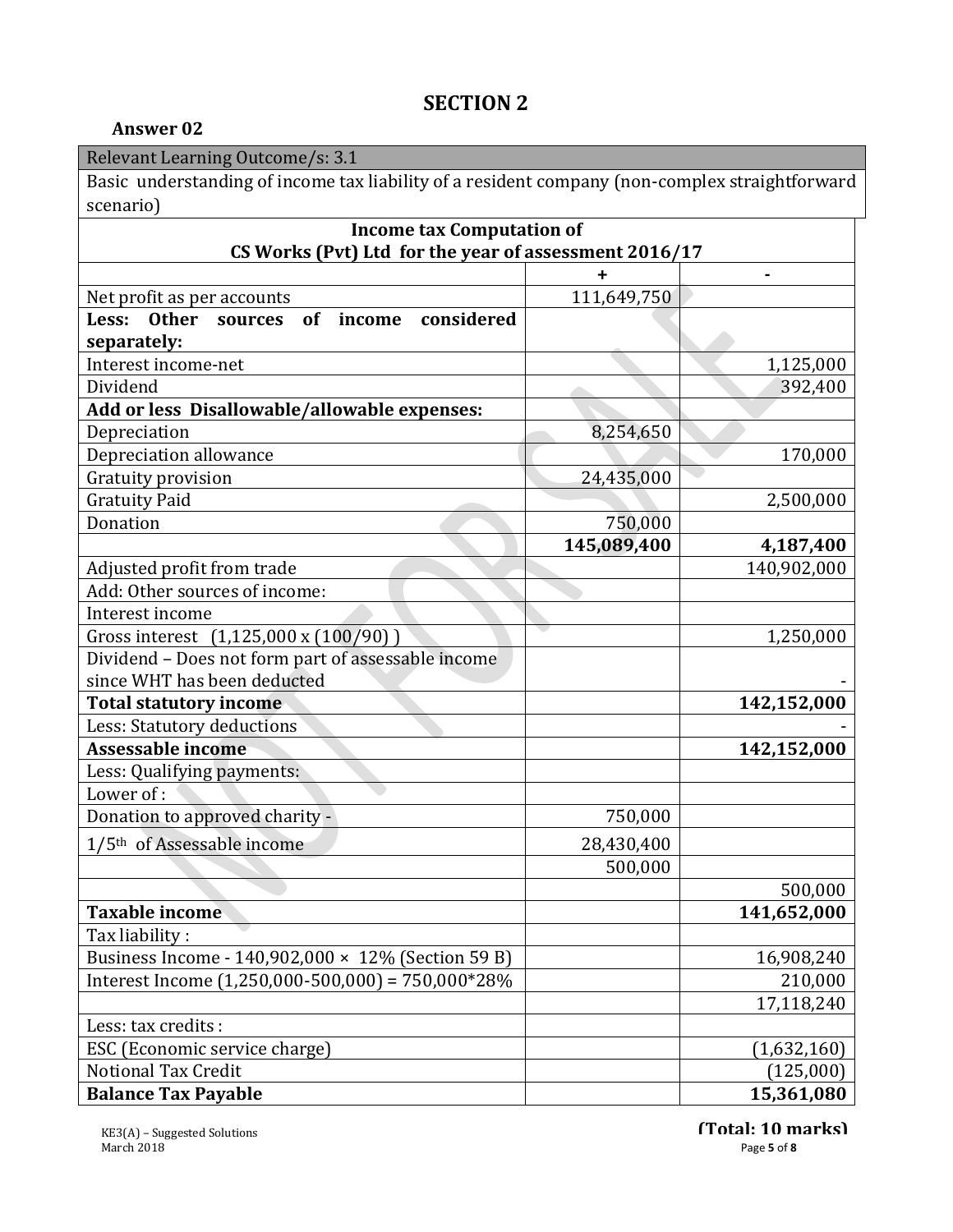#### **SECTION 3**

#### **Answer 03**

Relevant Learning Outcome/s: 2.2. / 2.3. / 2.4.

2.2 Statutory income form sources of profits & income listed in the Inland Revenue Act

- 2.3 Total statutory income, assessable income and taxable income
- 2.4 Gross income tax and balance tax payable

## **Computation of income tax payable by Seneviratne for the year of assessment 2016/17**

| <b>Employment income</b>                                |             | Rs.       |
|---------------------------------------------------------|-------------|-----------|
| Pension                                                 | Exempt      |           |
| Salary - 200,000 x 12                                   |             | 2,400,000 |
| <b>Bonus</b>                                            |             | 200,000   |
| Value of benefit from private use of motor vehicle      |             |           |
| (50,000x12)                                             | 600,000     |           |
| The value of private use of one motor vehicle           | Exempt      |           |
| Wife's medical bill reimbursement                       |             | 175,000   |
| Foreign training                                        | Not taxable |           |
| <b>Statutory income from employment</b>                 |             | 2,775,000 |
|                                                         |             |           |
| <b>Income from property</b>                             |             |           |
| Net annual value of property in Nugegoda                |             |           |
| $=(RA - 25\% \text{ of RA})$                            |             |           |
| 1,200,000-300,000=900,000                               |             |           |
|                                                         |             |           |
| Net anuual value of property in Kalutara                |             |           |
| $=(RA - 25\% \text{ of RA})$ 400,000- 100,000 = 300,000 |             | 300,000   |
| NAV of one house is exempted.                           |             |           |
| <b>Income from investments</b>                          |             |           |
| From a fixed deposit - senior citizens                  |             |           |
| Profit on sale of shares in a listed company            | exempt      |           |
|                                                         | exempt      |           |
| Dividend income received from a unit trust              | exempt      |           |
| Net dividend received from a listed company             | final tax   |           |
|                                                         |             |           |
| <b>Business Income</b>                                  |             |           |
| Net profits as per accounts                             | 1,184,500   |           |
| Add/(Less):                                             |             |           |
| Loss on disposal of photocopy machine                   | 65,000      |           |
| <b>Accounting depreciation</b>                          | 636,000     |           |
| Taxable profit on disposal of photocopy machine:        |             |           |
| Sale Proceeds<br>250,000                                |             |           |
| Less: Tax W.D.V-                                        |             |           |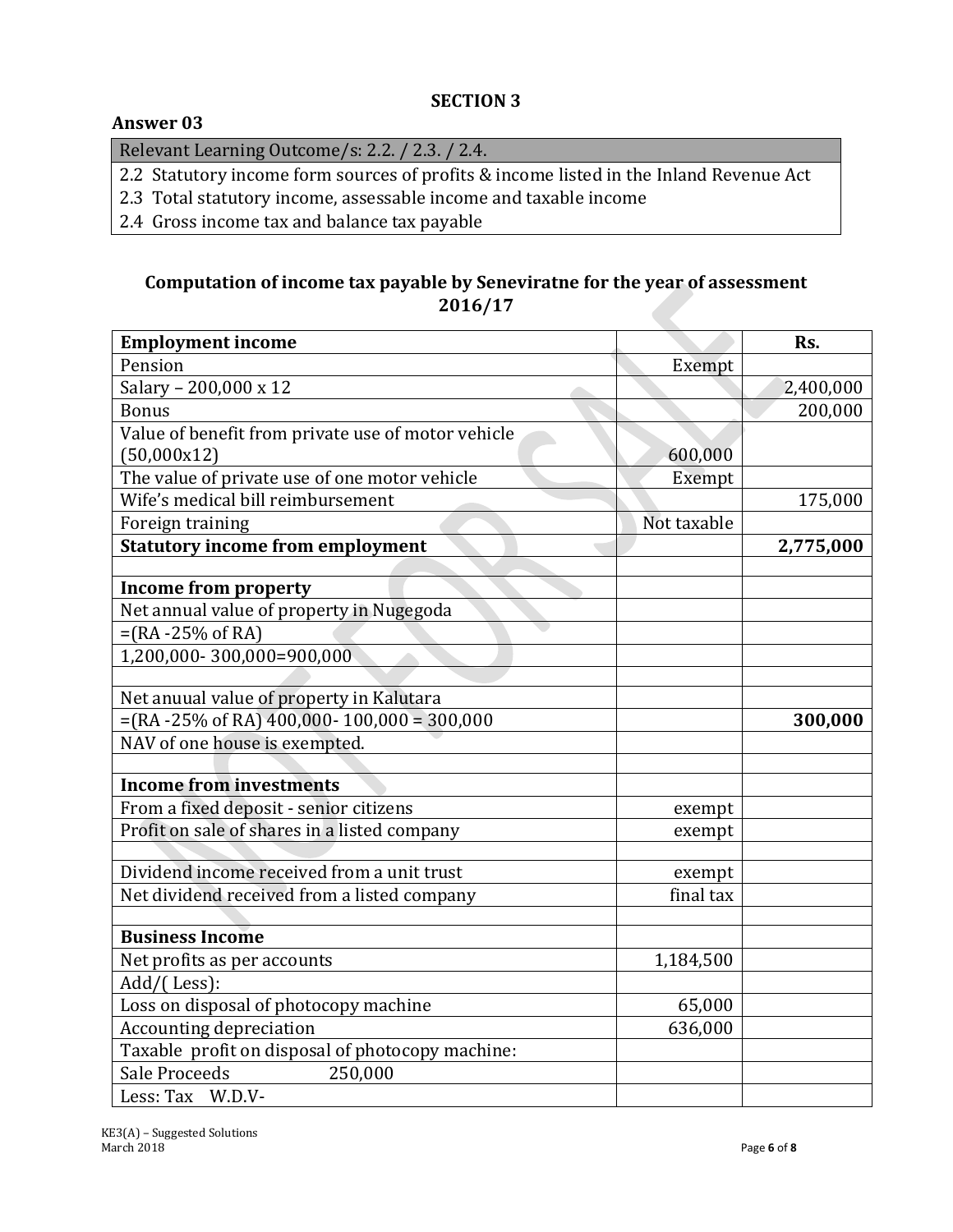| Cost<br>600,000                                                  |            |            |
|------------------------------------------------------------------|------------|------------|
| (400,000)<br>Tax Dep<br>(200, 000)                               |            |            |
| Tax profit<br>50,000                                             | 50,000     |            |
| Donation                                                         | 100,000    |            |
| <b>Adjusted business profit</b>                                  |            | 2,035,500  |
| <b>Total statutory income</b>                                    |            | 5,110,500  |
| Less: Deductions under section 32:                               |            |            |
| Loss brought forward                                             | 1,350,000  |            |
| Claimed-                                                         |            |            |
| limited to 35% of TSI other than employment income               | (817, 425) | (817, 425) |
| Loss carried forward                                             | 532,575    |            |
|                                                                  |            |            |
| Assessable income                                                |            | 4,293,075  |
| Less: Qualifying payments:-                                      |            |            |
| Employment income allowance                                      |            | (250,000)  |
| Donation to Api wenuwen Api Fund - 100% allowed                  |            | (100,000)  |
| Personal allowance                                               |            | (500, 000) |
| Nothing can be deducted from employment income except employment |            |            |
| income allowance. However, he has other sources of income)       |            |            |
| <b>Taxable income</b>                                            |            | 3,443,075  |
|                                                                  |            |            |
| First 500,000 @ $4\% = 20,000$                                   | 20,000     |            |
| Next 500,000 @ $8\% = 40,000$                                    | 40,000     |            |
| Next 500,000 @ 12\% = 60,000                                     | 60,000     |            |
| Business income (sec 59B)                                        |            |            |
| 2,035,500-(817,425-300,000)-100,000                              |            |            |
| $= 1,418,075@12% =$                                              | 170,169    |            |
| Balance 525,000 @ 16%                                            | 84,000     |            |
| Gross income tax payable                                         |            | 374,169    |
| Less: Tax credits;                                               |            |            |
| Self-assessment                                                  |            | (100,000)  |
| <b>PAYE</b>                                                      |            | (204,000)  |
| Balance tax payable/ (refund due)                                |            | 70,169     |

**(Total: 20 marks)**